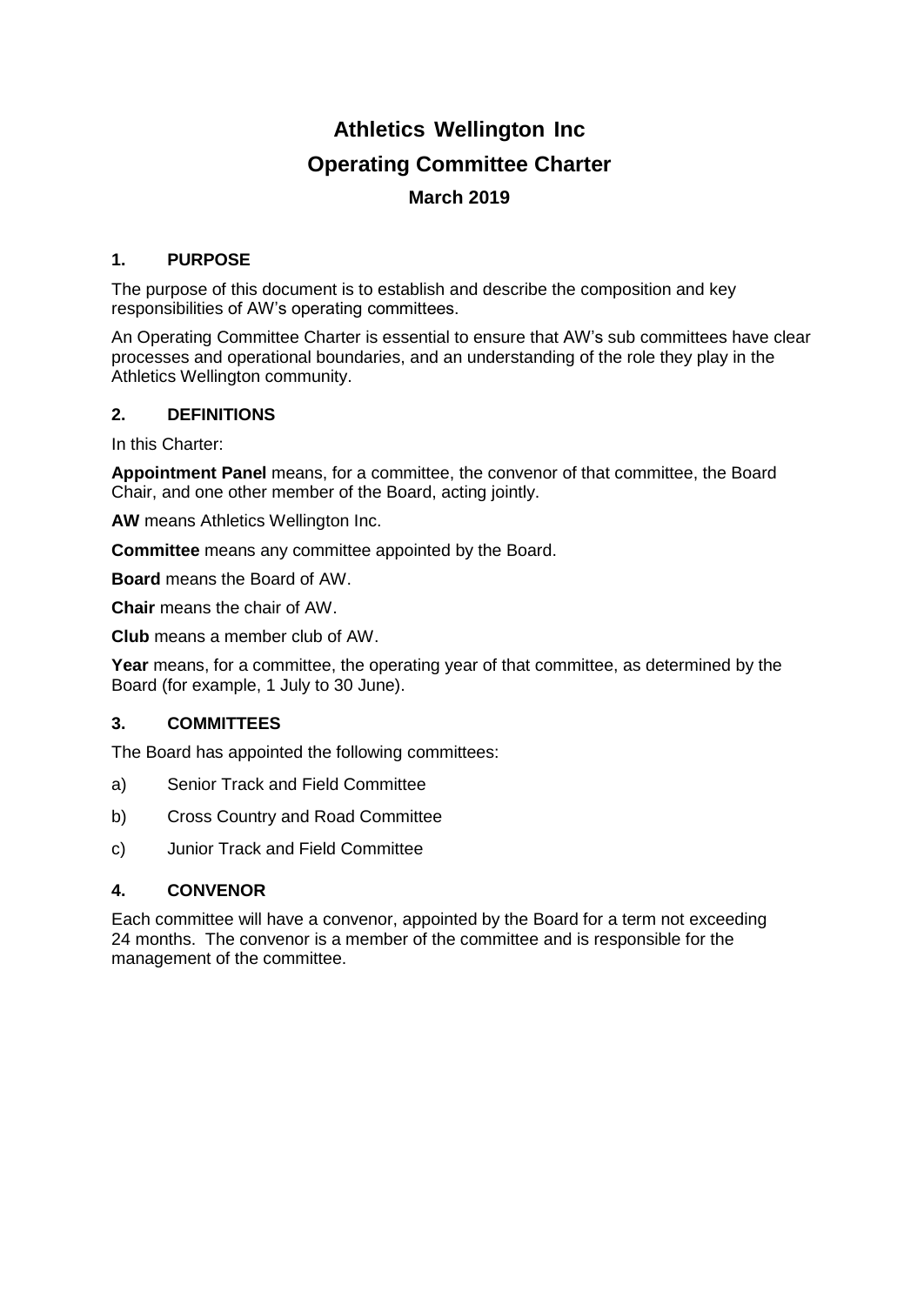# **5. COMMITTEE MEMBERSHIP**

The Appointment Panel shall have the power to appoint and remove committee members.

In appointing members, the Appointment Panel shall have regard to:

- adequate representation from the stakeholders relevant to the activities of the committee;
- adequate representation of Clubs and the Wellington region geographically;
- skills and experience of candidate members; and
- any relevant AW policies.

Members shall be appointed for a term not exceeding 15 months.

The Appointment Panel will seek to ensure that each committee has at all times at least seven members.

## **6. MEETING PROCEDURE**

Meetings may take place in person, or by audio or audio-visual means.

Any member may call for a committee meeting by giving not less than ten working days' notice to the other members.

The convenor of the committee shall determine the agenda for each meeting and will send a notice of the meeting confirming date, time, venue and agenda to each committee member at least five working days prior to the date of the meeting. Any supporting papers shall be distributed at the same time.

The convenor shall chair meetings of the committee. If the convenor cannot attend a meeting he or she may appoint another member as chair for that meeting.

The quorum for each committee meeting shall be a majority of the members. No business may be transacted at a meeting if a quorum is not present.

A resolution of a committee is passed if is agreed to by all members present without dissent or if a majority of the votes cast on it are in favour of it. Every member has one vote. In the event of a tied vote, the chair has a casting vote.

The minutes of proceedings and resolutions of the committee shall be taken by the person appointed by the committee to act as secretary and once approved by the convenor of the committee shall be distributed within 5 working days of the meeting to the committee, Clubs and the Board.

Other than as set out above, a committee may regulate its own meeting procedure.

# **7. MEMBER DUTIES**

Committee members are expected to fulfil their duties in a professional and timely manner and act in the best interests of AW and with due regard to the requirements of AW.

Committee members must comply with AW's policies at all time, including privacy policies. In particular, personal information received in the course of committee membership (whether about Club members, coaches, parents, officials, or any other person) may not be used or disclosed outside the committee environment unless approved by the committee. Members must take care to ensure that personal information in their possession is adequately secured at all times.

Committee members are expected to attend committee meetings. If a committee member does not regularly attend scheduled meetings, the convenor may enquire of the member why he or she should remain on the committee. The Appointment Panel may remove the member in the absence of a satisfactory response.